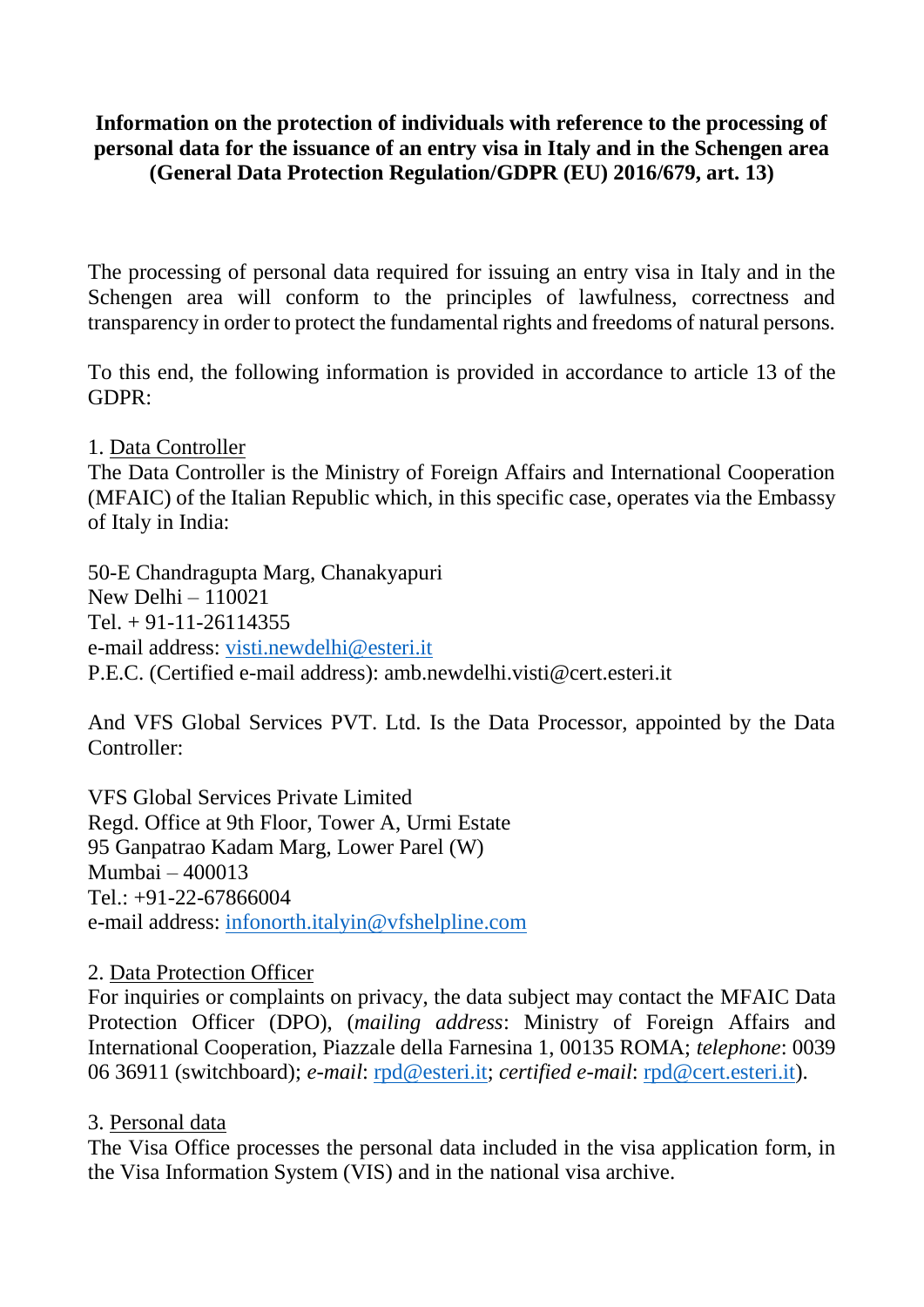### 4. Processing purposes

The requested personal data are needed to assess the entry visa application for Italy or the Schengen Area lodged by a non-EU Member State citizen subject to the visa obligation.

# 5. Legal framework

The legal framework applicable to the processing of personal data is the following:

- Regulation (EC) No 767/2008 of the European Parliament and of the Council of 9 July 2008 concerning the Visa Information System (VIS) and the exchange of data between Member States on short-stay visas (VIS Regulation);
- Regulation (EC) No 810/2009 of the European Parliament and of the Council of 13 July 2009 establishing a Community Code on Visas (Visa Code);
- Legislative Decree n. 286, 25 July 1998;
- Presidential Decree n. 394, 31 August 1999;
- Interministerial Decree on visas n. 850, 11 May 2011.

According to said Decrees, provision of this data is mandatory for the assessment of the visa application and any refusal to provide the requested data makes it inadmissible.

## 6. Processing methods

Data processing, performed by specially appointed personnel, is carried out through manual and automated procedures. With regard to short-stay visas, data is inputted into the Visa Information System (VIS); for other types of visas, data is inserted in the national visa archive.

#### 7. Communication of personal data to external authorities

In application of the European legislation on the "Schengen" area (in particular, Regulation (EC) No 810/2009 of the European Parliament and of the Council of 13 July 2009 establishing a Community Code on Visas (Visa Code), the data required for the issuance of short-stay visas are made available to the competent Italian security authorities as well as to the competent authorities of the European Union and of other Member States.

# 8.Data retention

Data is retained into the VIS for a maximum period of five years. As this period expires, the personal data linked to Schengen visas applications processed by Italy are transferred into the national visa archive. Data may be indefinitely retained in the said archive for national security reasons, for potential controversies and for research or study motives.

# 9. The data subject's rights

The data subject may request the access to and the correction of his personal data. Within the limits established by the current legislation and without prejudice to any consequences on the outcome of the visa application, he may also request the deletion of such data, as well as the restriction of or the objection to data processing.